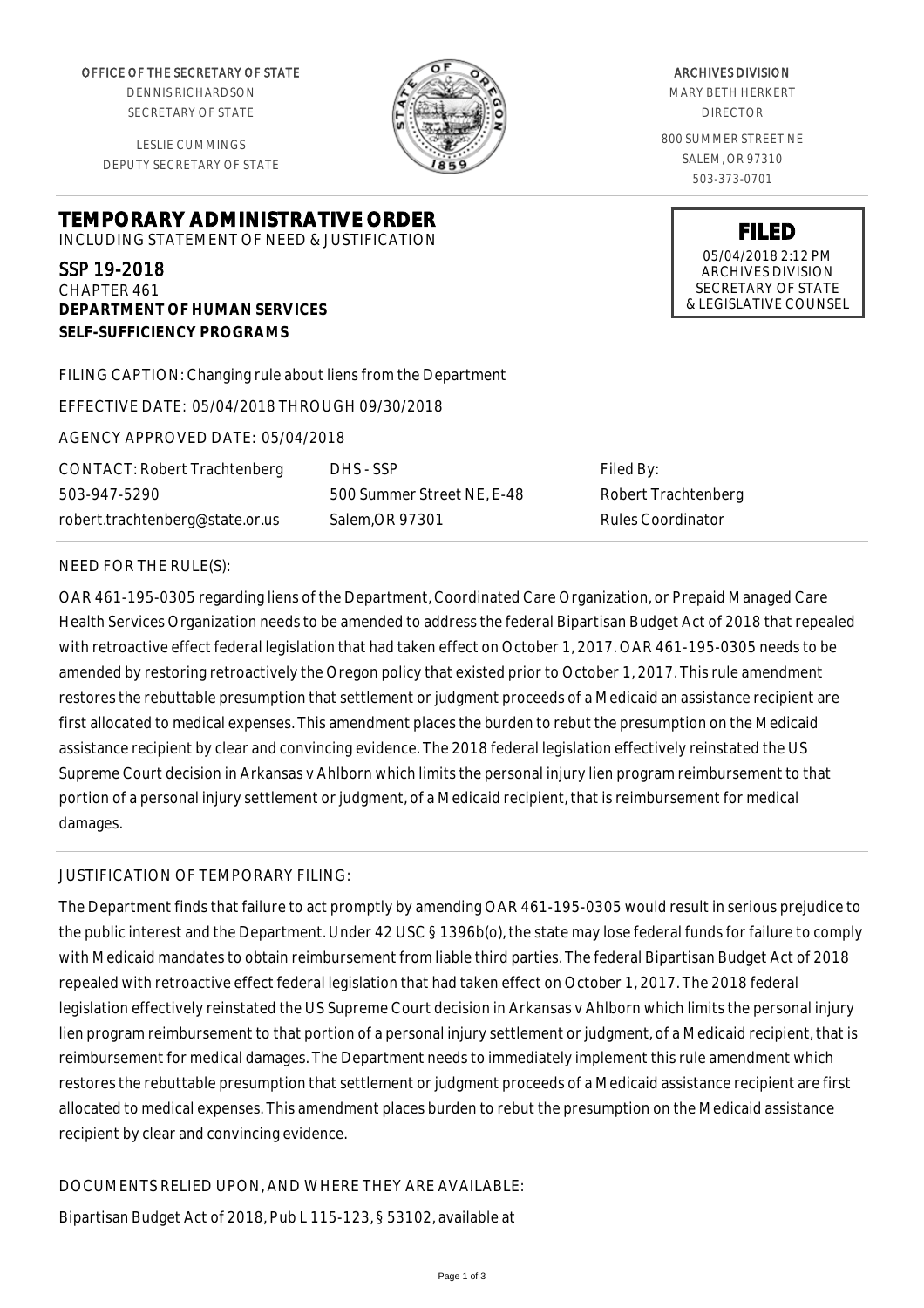Arkansas Dept. of Health and Human Servs. v. Ahlborn, 547 US 268, 126 S. Ct. 1752, 164 L.Ed.2d 459 (2006) available at https://supreme.justia.com/cases/federal/us/547/268/opinion.html

## AMEND: 461-195-0305

RULE TITLE: Lien of the Department, Coordinated Care Organization, or Prepaid Managed Care Health Services **Organization** 

RULE SUMMARY: OAR 461-195-0305 regarding liens of the Department, Coordinated Care Organization, or Prepaid Managed Care Health Services Organization is being amended retroactively to restore the policy that existed prior to October 1, 2017. This amendment restores the rebuttable presumption that settlement or judgment proceeds of a Medicaid an assistance recipient are first allocated to medical expenses. This amendment places burden to rebut the presumption on the Medicaid assistance recipient by clear and convincing evidence. This amendment addresses the federal Bipartisan Budget Act of 2018 that repealed with retroactive effect federal legislation that had taken effect on October 1, 2017. The 2018 federal legislation effectively reinstated the US Supreme Court decision in Arkansas v Ahlborn which limits the personal injury lien program reimbursement to that portion of a personal injury settlement or judgment, of a Medicaid recipient, that is reimbursement for medical damages.

## RULE TEXT:

(1) Whenever a recipient (see OAR 461-195-0301) has a claim (see OAR 461-195-0301) for damages for a personal injury (see OAR 461-195-0301), the Department (see OAR 461-195-0301) shall have a lien upon the amount of any judgment (see OAR 461-195-0301) in favor of a recipient or amount payable to the recipient under a settlement (see OAR 461-195-0301) or compromise (see OAR 461-195-0301) as a result of that claim for all assistance (see OAR 461- 195-0301) received from the date of the injury to –

(a) The date of satisfaction of the judgment favorable to the recipient; or

(b) The date of the payment under the settlement or compromise.

(2) The person or public body, agency or commission bound by the judgment, settlement, or compromise shall be responsible for immediately informing the Personal Injury Liens Unit (see OAR 461-195-0310 for address) when a judgment has been issued or a settlement or compromise has been reached so that the exact amount of the lien of the Department may be determined. For the purposes of this rule, immediately means within ten calendar days.

(3) The lien does not attach to the amount of any judgment, settlement, or compromise to the extent of the attorney fees, costs and expenses which the recipient incurred in order to obtain that judgment, settlement, or compromise. (4) The lien does not attach to the amount of any judgment, settlement, or compromise to the extent of medical, surgical and hospital expenses incurred by the recipient on account of the personal injuries for which the recipient had a claim or action (see OAR 461-195-0301). "Incurred" refers only to those medical, surgical and hospital expenses the recipient has paid or is legally obligated to pay at the time of the judgment, settlement, or compromise, excluding any expenses that a third party will reimburse the recipient.

(5) The lien of the Department must be satisfied or specific approval must be given by the Department staff of the Personal Injury Liens Unit before any portion of the claim judgment, settlement, or compromise is released to the recipient. The Department shall have a cause of action against any person, public body, agency, or commission bound by the judgment, settlement, or compromise who releases any portion of the claim judgment, settlement, or compromise to the recipient or the agent of the recipient before meeting this obligation.

(6) This rule applies to any lien assigned by the Department under OAR 461-195-0321.

(7) Notwithstanding any other provision in this rule, there is a rebuttable presumption that the entire proceeds from any judgment, settlement, or compromise are in payment for medical care or services. The presumption may be rebutted only by clear and convincing evidence. This presumption applies to any lien created under ORS 416.540, regardless of